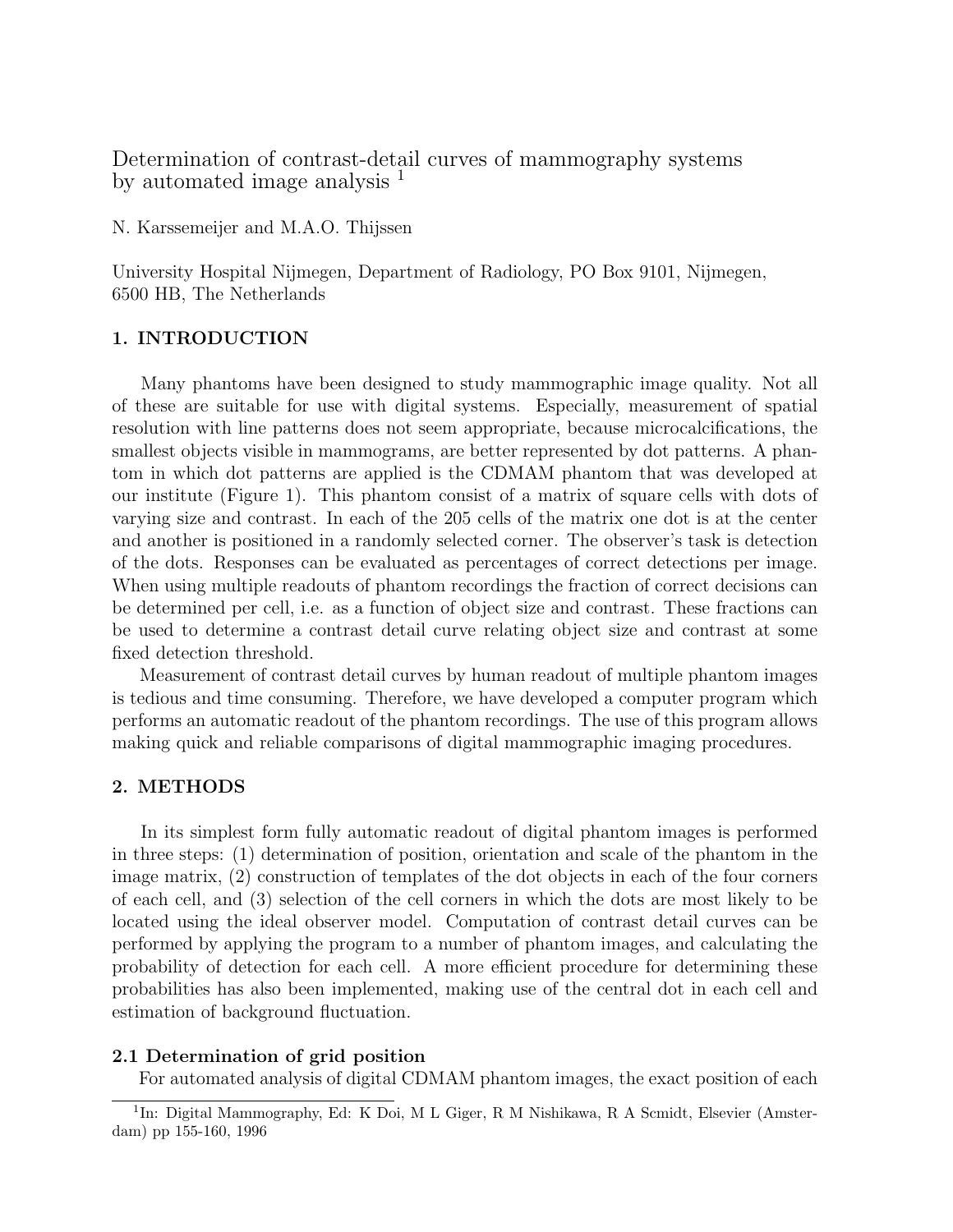

Figure 1: A digitally recorded X-ray image of the CDMAM phantom.

cell of the phantom must be known. In our approach the four corner points of each cell are determined, i.e. the centers of the grid line crossings. It is assumed that the phantom is positioned as such that grid lines in the direction of increasing contrast are at an angle in the interval [0,90).

Parts in the image matrix that are outside the phantom may contain unexposed bright areas that need to be removed before processing. Therefore, within a fixed region of interest at the center of the image matrix the mean pixel value and its standard deviation are calculated. All pixels outside a range of values around the mean are set to zero. After segmentation of the phantom, a trend correction is performed to remove low frequency components due sources like the Heel effect and light source inhomogeneity during digitization. For this purpose, in a moving window of  $4 \text{mm} \times 4 \text{mm}$  the median pixel value  $M_i$  is computed. Correction is performed by multiplying the image pixel-wise by  $I_{bg}/M_i$ , with  $I_{ba}$  the constant background pixel value after correction. By using the median, the influence of the grid line and dot pattern itself on the correction is minimal.

To determine the global position, scale and orientation of the phantom, a Hough transform is performed on the image at a reduced resolution of 400 micron per pixel. For all pixels within the segmented phantom area the gradient magnitude and orientation are calculated using a  $3 \times 3$  Sobel operator. From the histogram of gradient magnitude values a threshold is determined which maps 20% of the pixels with highest magnitude. These pixels, which mainly are located at the grid pattern and at the borders of the brighter dots, are transformed to Hough space. This space can be viewed as an accumulator array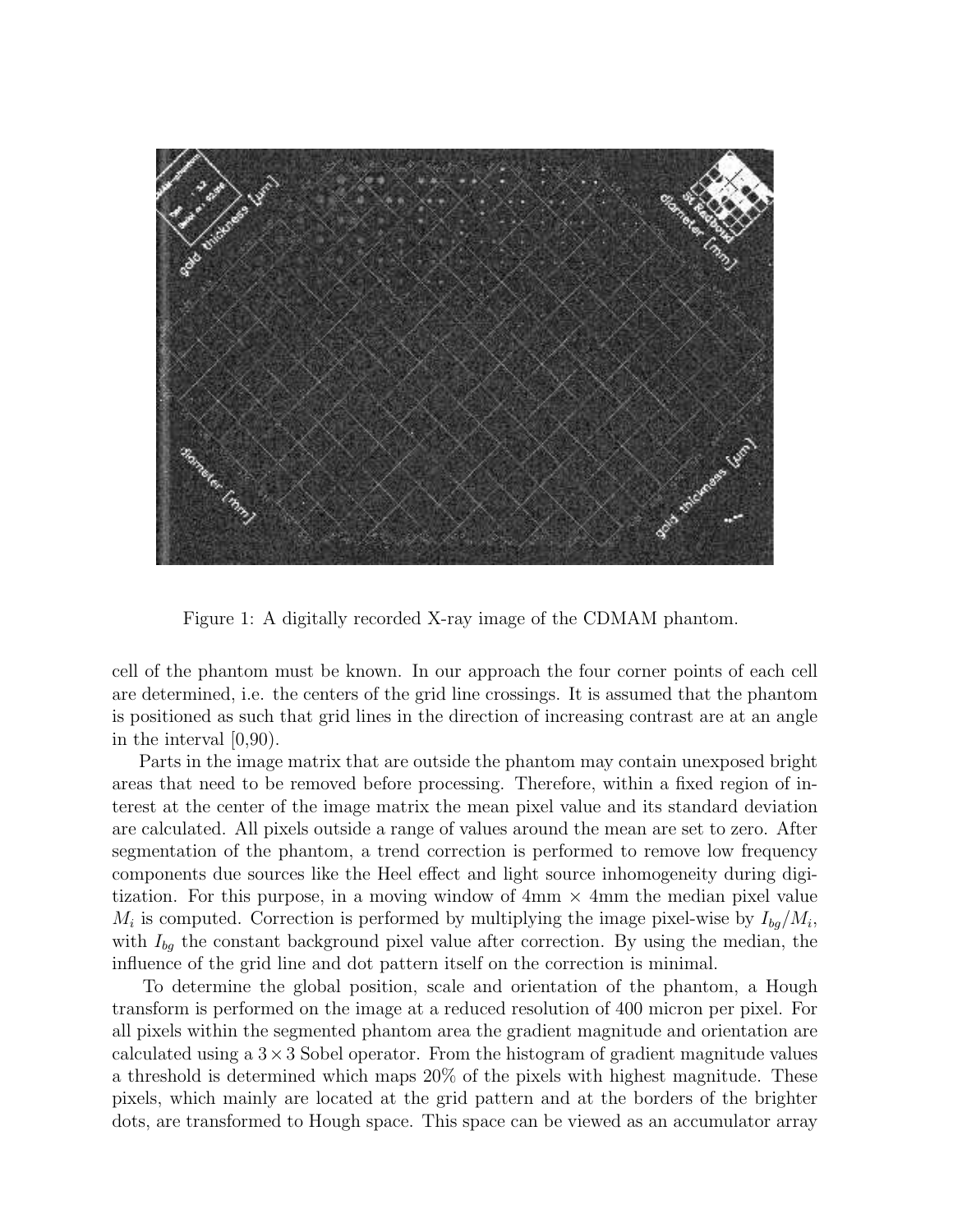

Figure 2: Hough transform of a phantom image in which grid lines are represented as two columns of peaks.

of parameter values representing all possible straight lines. For each selected pixel in the image the elements in the accumulator array representing straight lines through this pixel are incremented. In our implementation we we used the  $(\rho, \theta)$  line parameterization:

$$
\rho = x \cos(\theta) + y \sin(\theta). \tag{1}
$$

Figure 2 shows the pattern obtained in Hough space. Each sinusoidal curve reflects the contribution of one pixel. Each peak at a crossing of many of such curves represents a straight line in the image. The regular grid line pattern of the phantom can be easily identified by the two columns of 17 peaks each, separated by an angle of  $\frac{1}{2}\pi$ .

To determine the orientation of the phantom in the image matrix the fluctuation  $f(\theta)$  of values  $h(\theta, \rho)$  in Hough space is determined by computing

$$
f(\theta) = \sum_{\rho=\delta\rho}^{\rho_{max}} abs(h(\theta,\rho) - h(\theta,\rho-\delta\rho)),
$$
\n(2)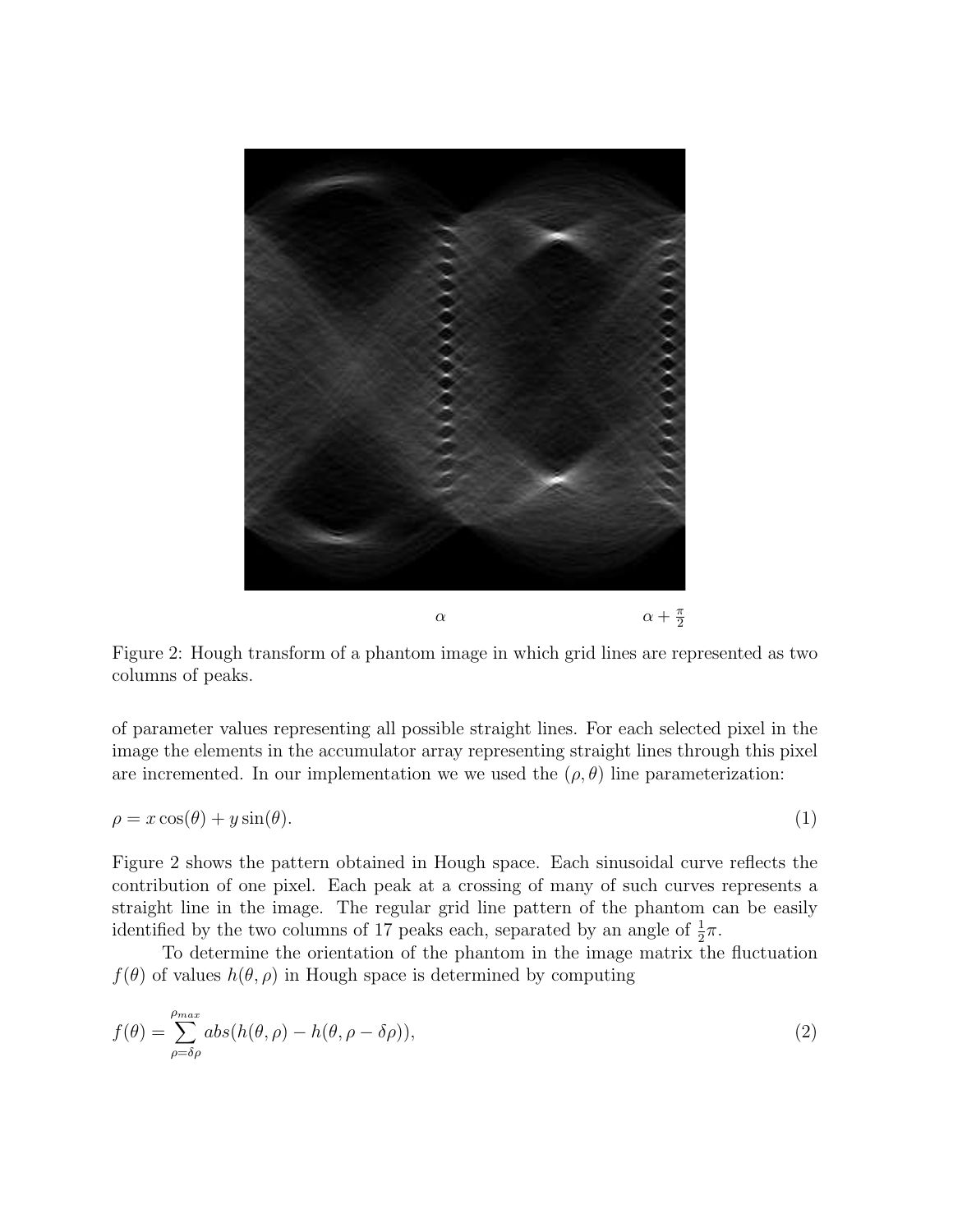and the orientation  $\alpha$  of the grid lines is estimated by

$$
\hat{\alpha} = \max_{\theta} \left[ f(\theta) + f(\theta + \pi/2) \right]. \tag{3}
$$

The distance between the grid lines D can be determined from the distance between the peaks in Hough space. To estimate this distance accurately the autocorrelation of the accumulator array columns at  $\alpha$  and  $\alpha + \frac{1}{2}$  $\frac{1}{2}\pi$  is calculated by

$$
a(r) = \sum_{\rho=0}^{\rho_{max}-r} h(\alpha, \rho)h(\alpha, \rho+r) + h(\alpha + \pi/2, \rho)h(\alpha + \pi/2, \rho+r)
$$
(4)

The maximum of  $a(r)$  provides the estimate of the size D of the phantom cells. Given orientation  $\alpha$  and scale D, only the exact position of the phantom in the image matrix needs to be resolved. For this purpose an array with 17 distinct peaks spaced at distances D is constructed and used as a template on the columns at  $\alpha$  and  $\alpha + \frac{1}{2}$  $\frac{1}{2}\pi$  of the accumulator array. The positions at which the template fits best determines the location of the phantom in image space.

With the estimated grid parameters the location of the grid line crossings can be computed. It turned out that these match closely to the image data, but not accurate enough. Small deviations occur due to geometrical distortion during the imaging procedure and due to the low Hough space resolution. Clearly, such deviations are not acceptable as they are larger than the smallest dots to be detected. Therefore, an additional matching procedure is implemented to optimize the position of each grid line crossing individually. In this procedure a template of a grid line crossing at the estimated orientation  $\alpha$  is correlated with the image data within a small area  $(15 \times 15)$  pixels) around the predicted crossing. The optimal location is determined as the one with the highest cross-correlation. At the boundary of the phantom this may sometimes fail, because no special templates at line-crossings at the boundary are used. Instead, a check on consistency of the final result is performed. If an outlying point is found this point is corrected by interpolation from the surrounding points.

#### 2.2 Computation of contrast-detail curves

For each row of the phantom with dot diameter  $d$  the known coordinates of the cell corners allow construction of disc templates in each cell corner. This allows the use of the ideal observer model to detect the dots. The average pixel value under each template is calculated and the corner in which the average has the highest value is chosen. No noise-prewhitening is used. If the program is applied to a number of recordings the likelihood of correct detection can be computed for each cell. A more accurate procedure to estimate these probabilities was developed by using the contrast of the central dots in the cells as well, and by estimation of the background fluctuation for each object diameter from image data at the known non-signal locations.

From the detection probabilities measured in each cell, a contrast detail curve can be estimated for a given detection threshold. We use a model based interpolation scheme to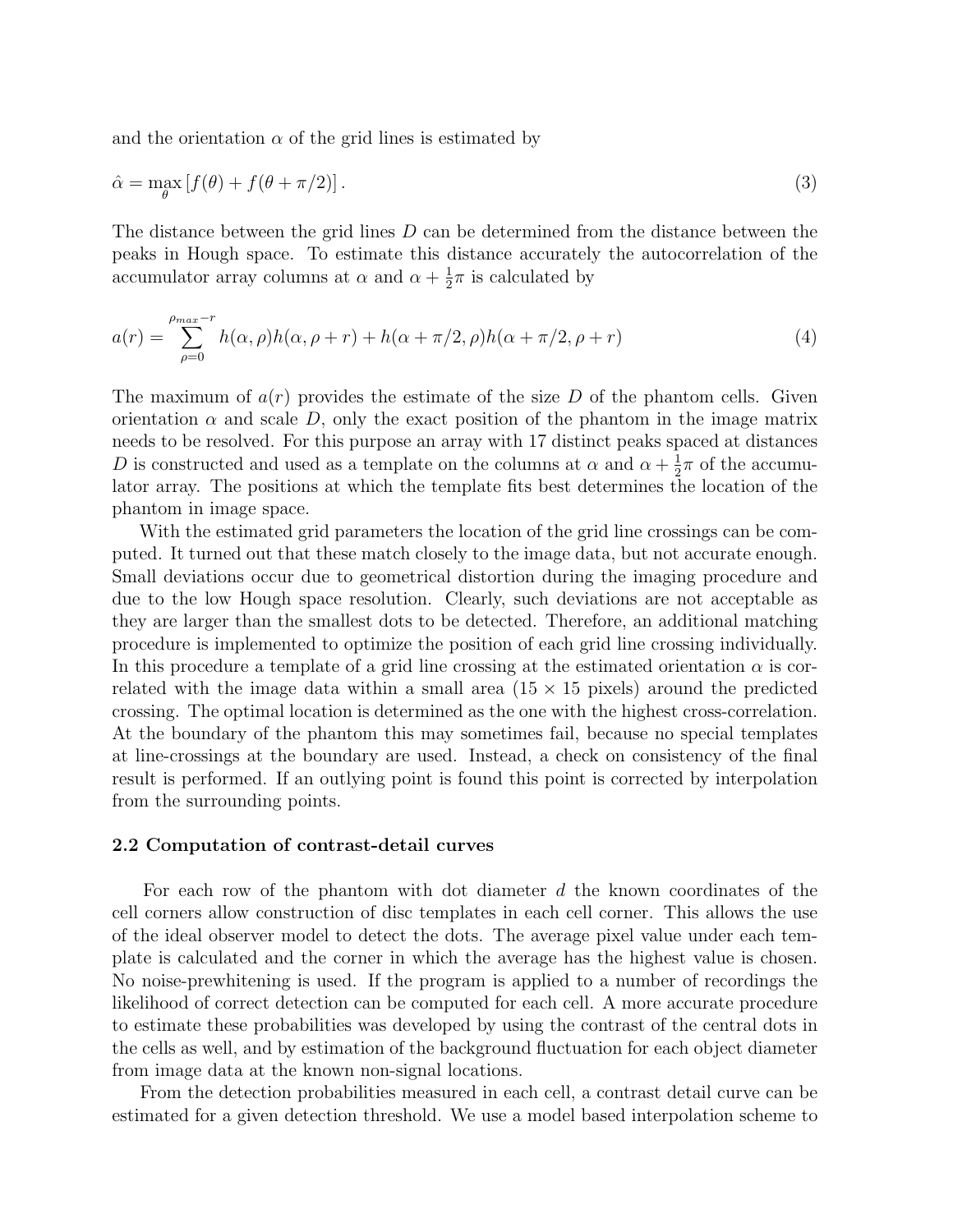fit a curve through the data. In this model the probability of detection  $p(d)$  of a dot of size d as a function of its contrast c can be described by a psychometric curve of the form

$$
p(d) = \frac{0.75}{1 + e^{-f(C - C_T)}} + .25
$$
\n<sup>(5)</sup>

with C the logarithm of signal contrast  $C = log(1 - e^{-\mu d})$ . For the linear attenuation coefficient of gold we took  $\mu = 190mm^{-1}$ , and f is a free parameter to be fitted. Using the logarithm of contrast, the psychometric functions for most stimuli appear to have similar shapes [1]. Therefore, we could use a fixed value of  $f$  for all diameters. For fitting the curves through to the data we applied a least squares procedure for each diameter independently. A threshold at 62.5% correct responses is used for computing contrast detail curves, which is exactly halfway the psychometric curve. The dot and contrast sizes of the phantom have been corrected for a small bias caused by manufacturing.

#### 3. RESULTS

The method has been applied to compare the quality of images recorded with a Siemens DIGISCAN 2C using HRV storage phosphor plates with digitized conventional images recorded with a mammographic film/screen system (Kodak MIN-RH/MIN-R). Digitization was performed with an Eikonix 1412 digitizer, using 0.1 mm 12 bits pixels. In a previous study it was shown that digitization using this setup did not notably reduce human reader performance [2]. Phantom images were recorded at an exposure level of 63 mAs, where the phantom was placed within 4 cm perspex. The average optical density of the exposed films was 1.3 OD. Figure 3 shows contrast details curves for both systems, obtained from automated readout of 8 exposures. The 8 film/screen images were also read by an experienced human reader, whose performance is represented in the upper curve in Figure 3. Results of the two automatic readout procedures that were developed can be compared in Figure 4, showing curves obtained from DIGISCAN exposures at 100 mAs.

# 4. CONCLUSIONS

It was found that the detection performance of the automatic readout system is significantly better than that of human observers. Automatic detection can be used, however, to reliably predict average human performance. It was also found that in the range of objects covered by the phantom the detection rate using the storage phosphor recordings is as good as when using digitized conventional mammography, where the comparison is made at an exposure level where the film/screen DQE is about at optimum. In general, all the larger dots were detected by the system, disallowing computation of contrast detail thresholds for dots larger than 1 mm. In Figure 4 it can be seen that the readout procedure using the central dots as well gives similar results, but is somewhat more precise.

Automatic readout of the CDMAM phantom provides a reliable and less time consuming alternative to human readout. Currently, it is tried to implement this method in the quality control protocol of the Dutch screening program. Such digital quality control systems may become very valuable when digital mammography is introduced in screening.